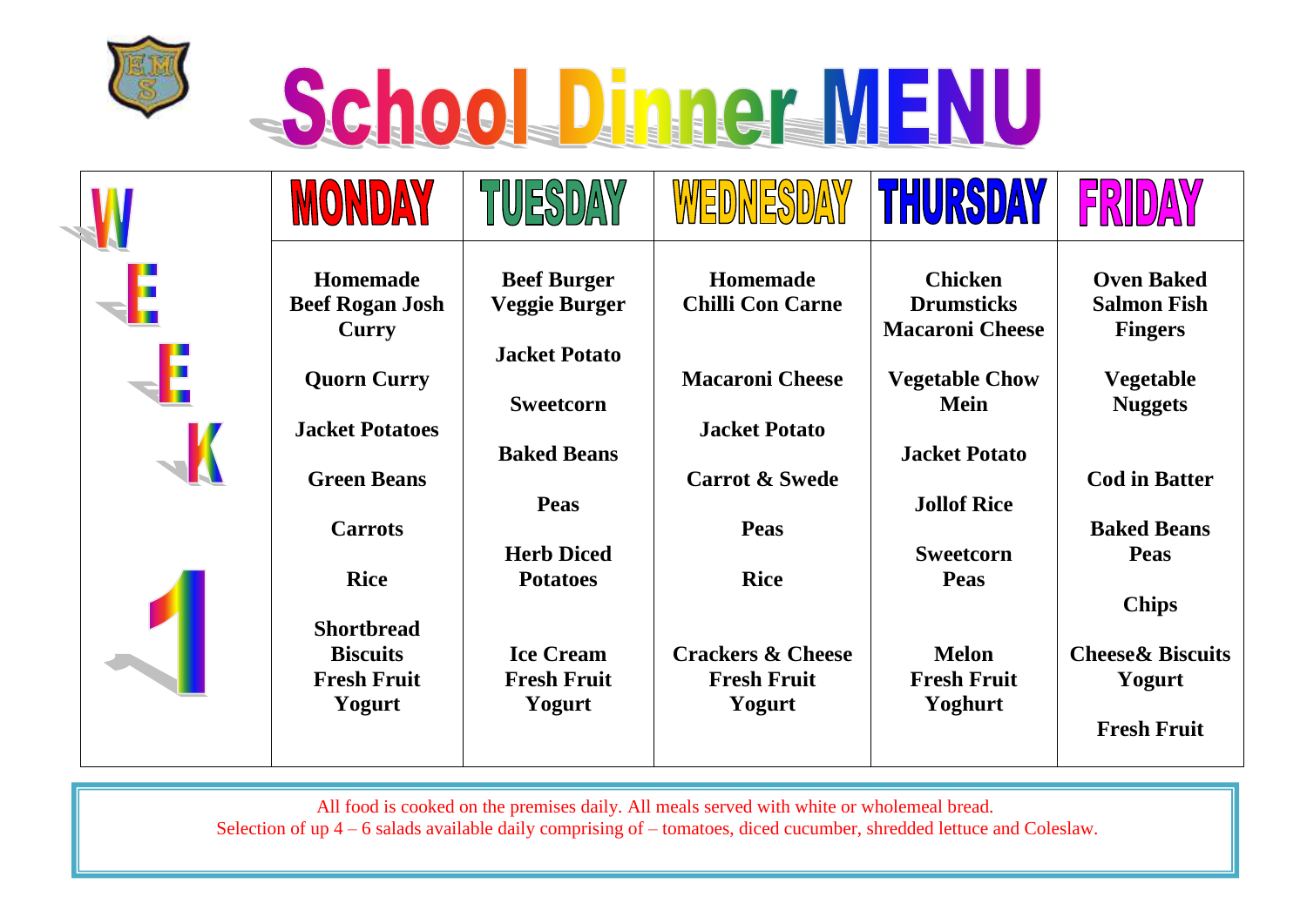



|                                                              | TUESDAY                                       |                                               | THURSDAY                                                            | $ \mathsf{F} $                                                              |
|--------------------------------------------------------------|-----------------------------------------------|-----------------------------------------------|---------------------------------------------------------------------|-----------------------------------------------------------------------------|
| <b>Homemade</b><br><b>Beef Lasagne</b>                       | <b>Sausages</b><br><b>Vegetable Sausages</b>  | <b>Homemade</b><br><b>Shepherd's Pie</b>      | <b>Chicken</b><br><b>Drumsticks</b>                                 | <b>Oven Baked Cod</b><br><b>Fish Fingers</b>                                |
| <b>Roasted Vegetable</b><br>Lasagne                          | <b>Mashed Potato</b><br><b>Jacket Potato</b>  | <b>Carrot Hot Pot</b><br><b>Jacket Potato</b> | <b>Vegetable Pasta</b><br><b>Bake</b>                               | <b>Vegetable</b><br><b>Nuggets</b>                                          |
| <b>Jacket Potato</b><br><b>Carrots</b><br><b>Peas</b>        | <b>Baked Beans</b><br><b>Sweetcorn</b>        | <b>Sweetcorn</b><br><b>Peas</b>               | <b>Jacket Potato</b><br><b>Diced Potatoes</b><br><b>Baked Beans</b> | <b>Baked Beans</b><br><b>Sweetcorn</b>                                      |
| <b>Cheese &amp; Biscuits</b><br><b>Fresh Fruit</b><br>Yogurt | <b>Mousse</b><br><b>Fresh Fruit</b><br>Yogurt | <b>Jelly</b><br><b>Fresh Fruit</b><br>Yogurt  | <b>Shortbread Biscuit</b><br><b>Fresh Fruit</b><br>Yogurt           | <b>Chips</b><br>Cheese &<br><b>Biscuits</b><br>Yohurt<br><b>Fresh Fruit</b> |

All food is cooked on the premises daily. All meals served with white or wholemeal bread. Selection of up 4 – 6 salads available daily comprising of – tomatoes, diced cucumber, shredded lettuce and Coleslaw.